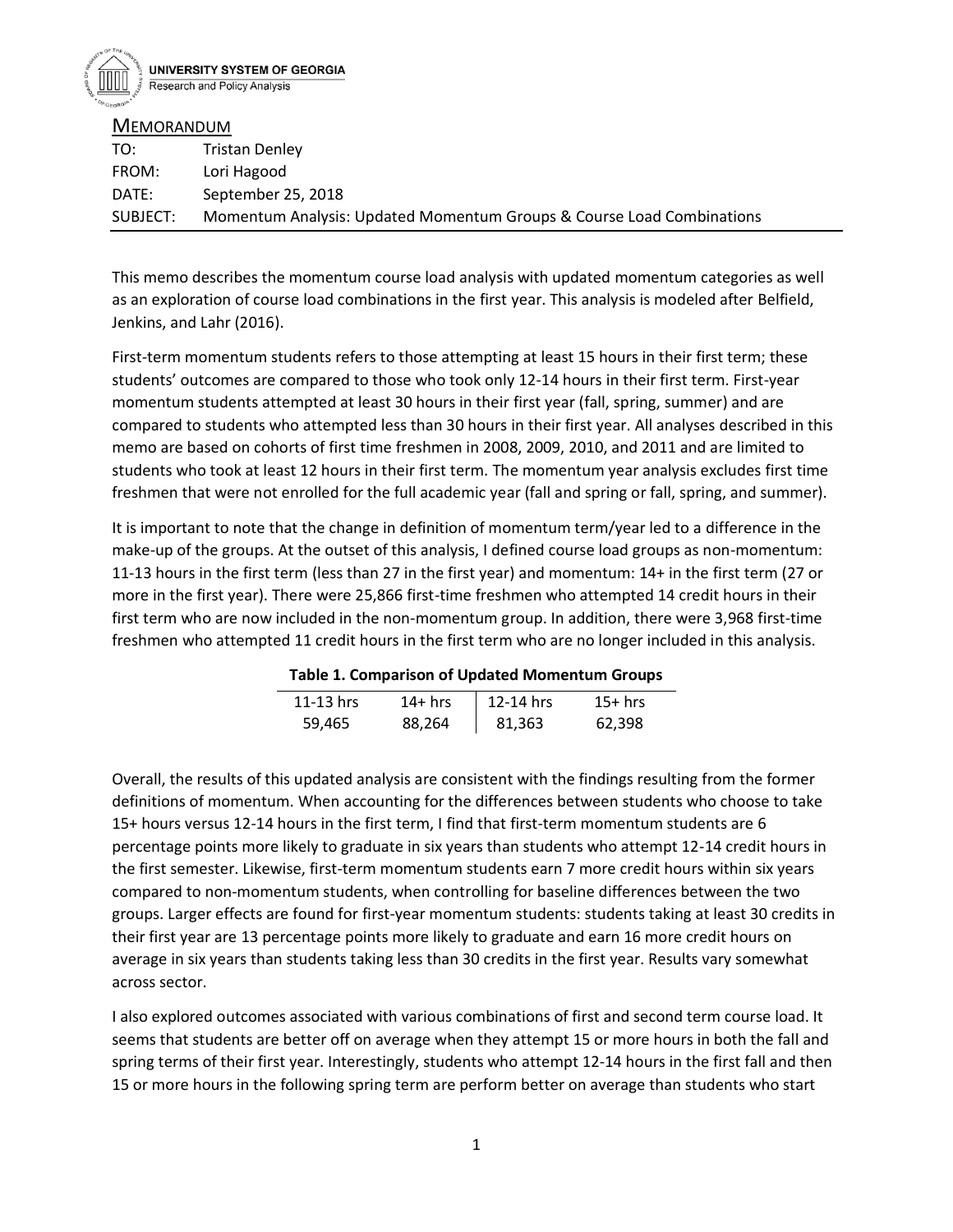out with a momentum course load (15 or more in the first term) and then take a non-momentum course load in the second term.

### Descriptive Information

Students attempting at least 15 credit hours in the first term maintain their momentum through 18 terms of enrollment and earn more credits compared to students taking fewer hours in the first term (Figure 1). For example, in their ninth term, momentum term students earned an average of 63.3 credit hours, whereas students attempting 12-14 hours in the first term did not reach 63 hours earned until their 11<sup>th</sup> semester. Note: the first 18 terms in Figure 1 include summer semesters.



**1 st Term Course Load**

Table 2 shows the student characteristics for first-term momentum versus non-momentum students. While there are similarities in student characteristics across both groups, it should be noted that there is a greater proportion of Pell recipients and slightly smaller proportion of HOPE recipients among the nonmomentum students. Additionally, the non-momentum students have lower HS GPA and SAT scores on average than momentum students. The baseline differences between the first-term momentum and non-momentum students are somewhat diminished compared to the former momentum definition (11- 13 and 14+).

| . apre L. Companioni or means by instrumentise Louis |           |           |
|------------------------------------------------------|-----------|-----------|
|                                                      | 12-14 hrs | $15+$ hrs |
| Female                                               | 55.8%     | 52.7%     |
| <b>Black</b>                                         | 21.8%     | 24.7%     |
| Hispanic                                             | 5.5%      | 5.0%      |
| Asian                                                | 5.4%      | 7.3%      |
| White                                                | 61.3%     | 57.3%     |
| Other race                                           | 6.0%      | 5.7%      |
| Received Pell in 1st term                            | 38.1%     | 35.3%     |
| Received HOPE in 1st term                            | 56.6%     | 57.8%     |
| HS GPA                                               | 3.22      | 3.28      |
| SAT math                                             | 536       | 553       |
| <b>SAT</b> verbal                                    | 532       | 543       |
| ACT composite                                        | 23        | 23        |
| Instate                                              | 93.2%     | 90.8%     |
| Ν                                                    | 81,363    | 62,398    |

The data presented in Table 3 suggest that most of the first-term momentum students are also first-year momentum students: 74 percent of students who took at least 15 hours in the first term also attempted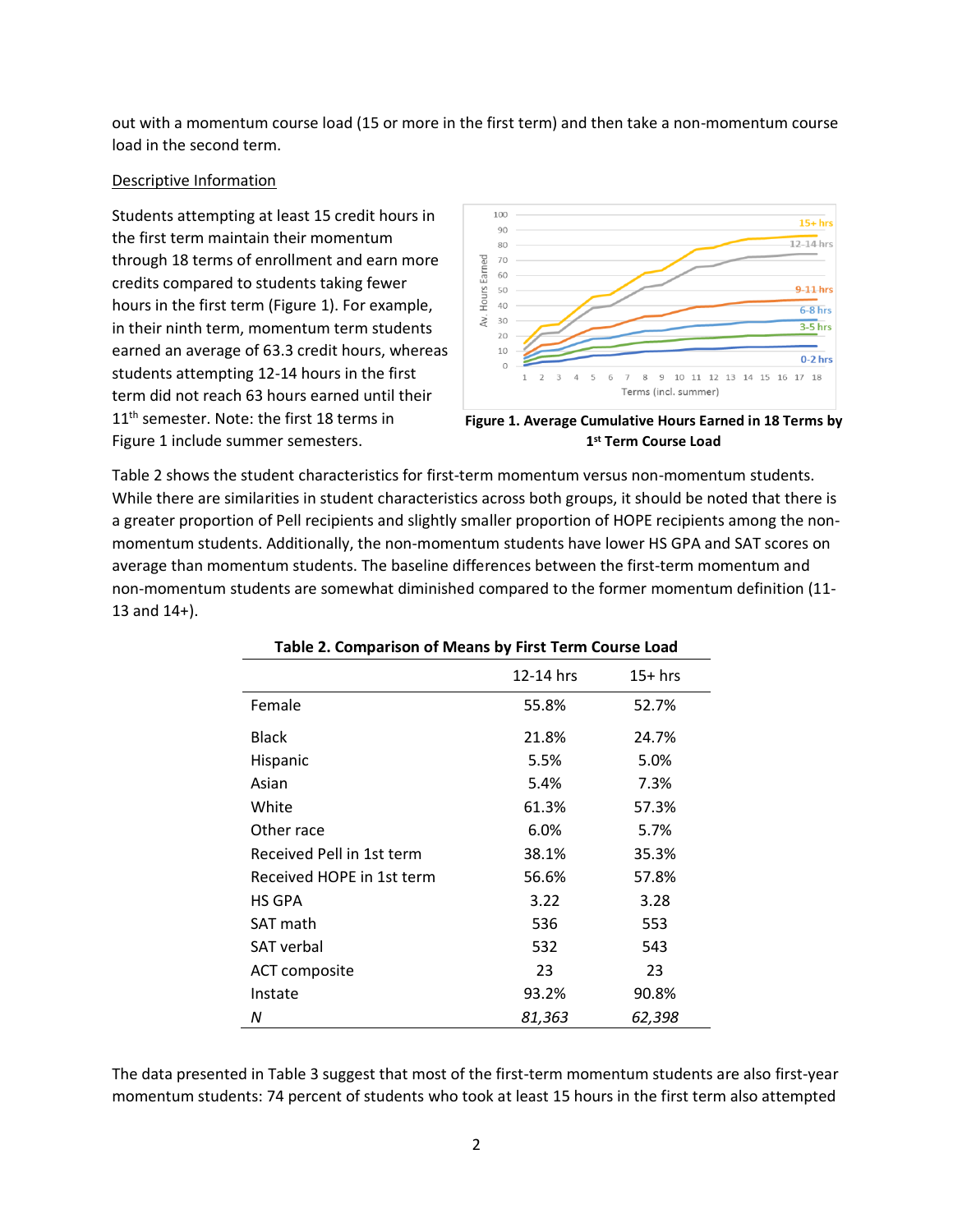at least 30 hours in the first year. Similarly, non-momentum term students are also non-momentum year students<sup>1</sup>. This pattern is consistent across sectors.

Tables 4a and 4b compare credit hours attempted and earned at certain points in time for momentum and non-momentum students. First-term momentum students earn approximately 89 percent of their attempted credits in the first term, while non-momentum students earn 88 percent. First-year momentum students, on the other hand, earn about 94 percent of their attempted hours in the first term while non-momentum year students earn about 88 percent of their first term attempted credits.

## Regression Results (Table 5)

According to the logistic and OLS regression models in Tables 5a and 5b, students taking a first-term momentum course load (15+ credits) are 6.2 percentage points more likely to graduate within six years (p < 0.001) compared to non-momentum students. Students taking a first-year momentum course load (30+ credits) are 12.0 percentage points more likely to graduate within six years (p < 0.001). Likewise, first-term momentum students earn 7.5 more credit hours on average (p < 0.001) than non-momentum students, while first-year momentum students earn 15 more credit hours on average (p < 0.001). Across all of the regression models, larger effects are observed at comprehensive and state universities and smaller effects are observed at research universities and state colleges. It may be the case that students at research universities already have a higher likelihood of graduating in the first place so that initial course load does not make as much of a difference. At state colleges, a smaller percentage of students were counted as momentum students (30 percent compared to 40-50 percent in the other sectors), which may have resulted in a smaller effect than seen in the other sectors.

# Propensity Score Matching Results (Table 6)

To better compare momentum and non-momentum students, I used propensity score matching (PSM) to estimate the average treatment effect of taking at least 15 credit hours in the first semester compared to taking 12-14 credits as well as the effect of taking at least 30 hours in the first year relative to less than 30 hours in the first year. According to the average treatment effect presented in Table 6, students are 6.1 percentage points more likely to graduate within six years if they attempt at least 15 credits in the first term compared to only 12-14 credits (p < 0.001). Likewise, students are 13.0 percentage points more likely to graduate if they attempt at least 30 credits in the first year instead of less than 30 hours (p < 0.001). Students earn 7.2 more credit hours on average within six years if they take at least 15 hours in the first term compared to only 12-14 credit hours (p < 0.001) and earn 16.4 more credit hours on average if they attempt at least 30 credit hours in the first year compared to less than 30 hours. As with the regression results, effects vary across sector such that larger effects emerge in comprehensive and state universities and smaller effects are observed at research universities and state colleges.

# Course Load Combinations in the First Year (Table 7)

 $\overline{a}$ 

Given the differences in magnitude of effect of *first-term momentum* versus *first-year momentum*, it seems that students with a cumulative momentum year course load outperform non-momentum year

<sup>&</sup>lt;sup>1</sup> This is somewhat different from the analysis that defined momentum as 14 or more credits and non-momentum as 11-13 credits. In the former analysis, 40-50 percent of the non-momentum students attempted a momentum course load within the first year (with the exception of the state colleges).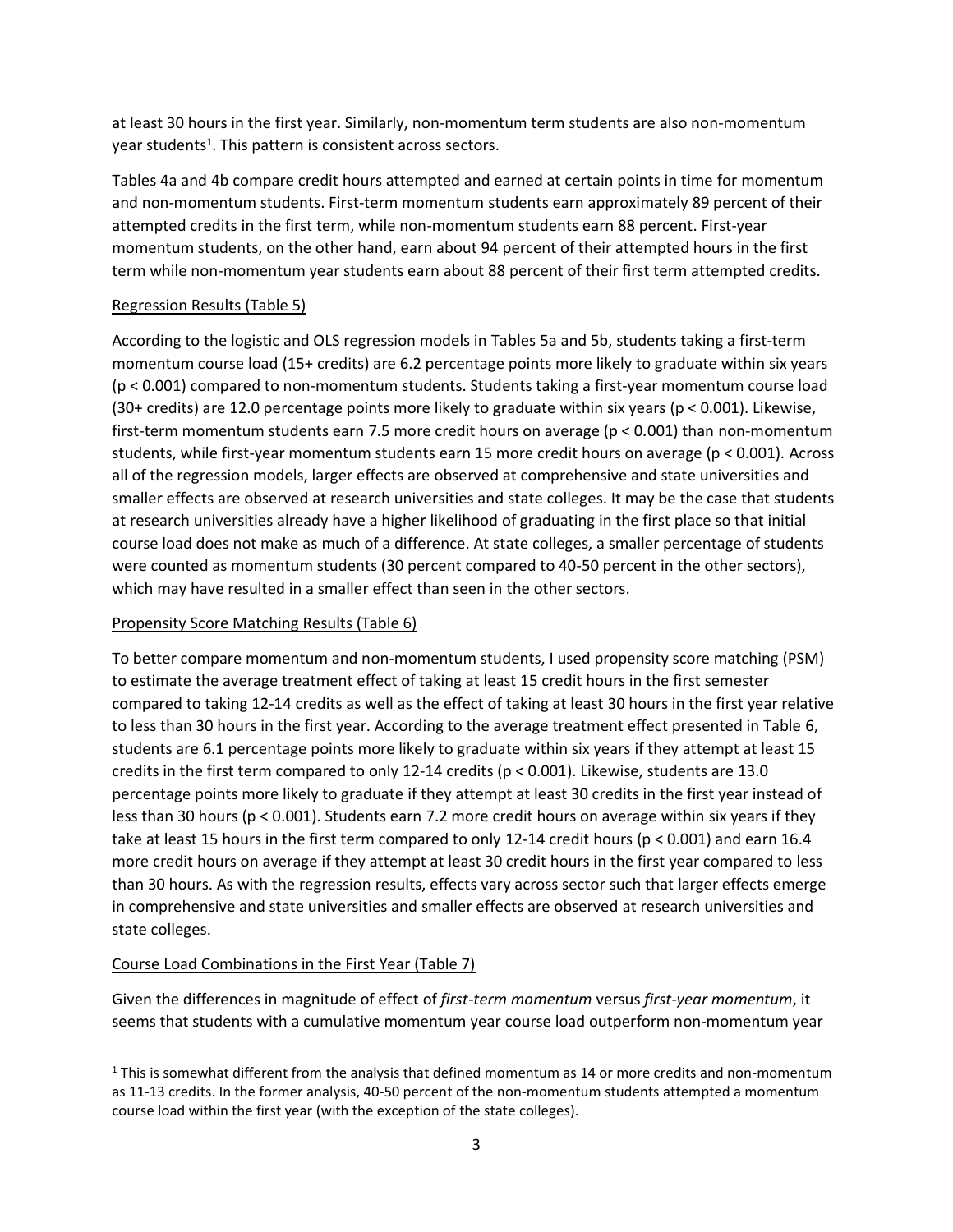students, regardless of first-term momentum status. To better understand the importance of timing the momentum course load, I explored graduation and credit accumulation for various combinations of course loads through the first academic year (fall, spring, summer). I primarily focused on the fall-spring combinations (12-14 and 12-14, 12-14 and 15+, 15+ and 12-14, and 15+, 15+) presented in Table 7, but I also examined the first term/first year combinations provided in Table 10 (12-14 and <30, 12-14 and 30+, 15+ and <30, 15+ and 30+).

The students who attempted a momentum course load in both the fall and spring terms were by far better off than any other course load combination. Fall-spring momentum students earned 95 percent of their attempted hours in the first term, earned an average of 97.3 credit hours in six years, and had a six-year graduation rate of 68.0 percent. Interestingly, the group with the next best outcomes are those that took 12-14 hours in the fall and at least 15 in the spring—they earned 96 percent of the hours attempted in their first term, earned on average 91.9 credit hours within six years, and 63.7 percent students graduated in six years. Students with a momentum course load in the fall but a nonmomentum course load in the spring performed worse than students who took a momentum course load in the spring: they earned only 88 percent of their first-term attempted hours, earned an average of 84.4 hours in six years, and 55.4 percent graduated in six years. It may be the case that the students who earned a greater portion of their attempted hours in the first term felt more confident to take the same amount or more hours in the next term. Moreover, this initial success is associated with better long-term outcomes.

It is important to note that there are some demographic and academic differences across the four course load groups (Table 8). In particular, a greater percent of the students who took 12-14 hours in the fall and spring received Pell compared to the students who took at least 15 in both terms. Additionally, students taking 12-14 in both terms had lower high school GPA, SAT, and ACT scores on average compared to the students taking at least 15 in both terms.

Similar patterns emerge across sectors (Table 9) and when looking at the course load across the first year (Table 10).

While the most favorable outcomes are observed for those who take double momentum course loads, it seems to be more important for students to end the first year with momentum rather than simply begin the year with momentum. Moreover, students who are likely earn a smaller portion of their attempted credits might be better off staring the fall term with 12-14 hours and then moving toward momentum course loads in the spring and summer terms.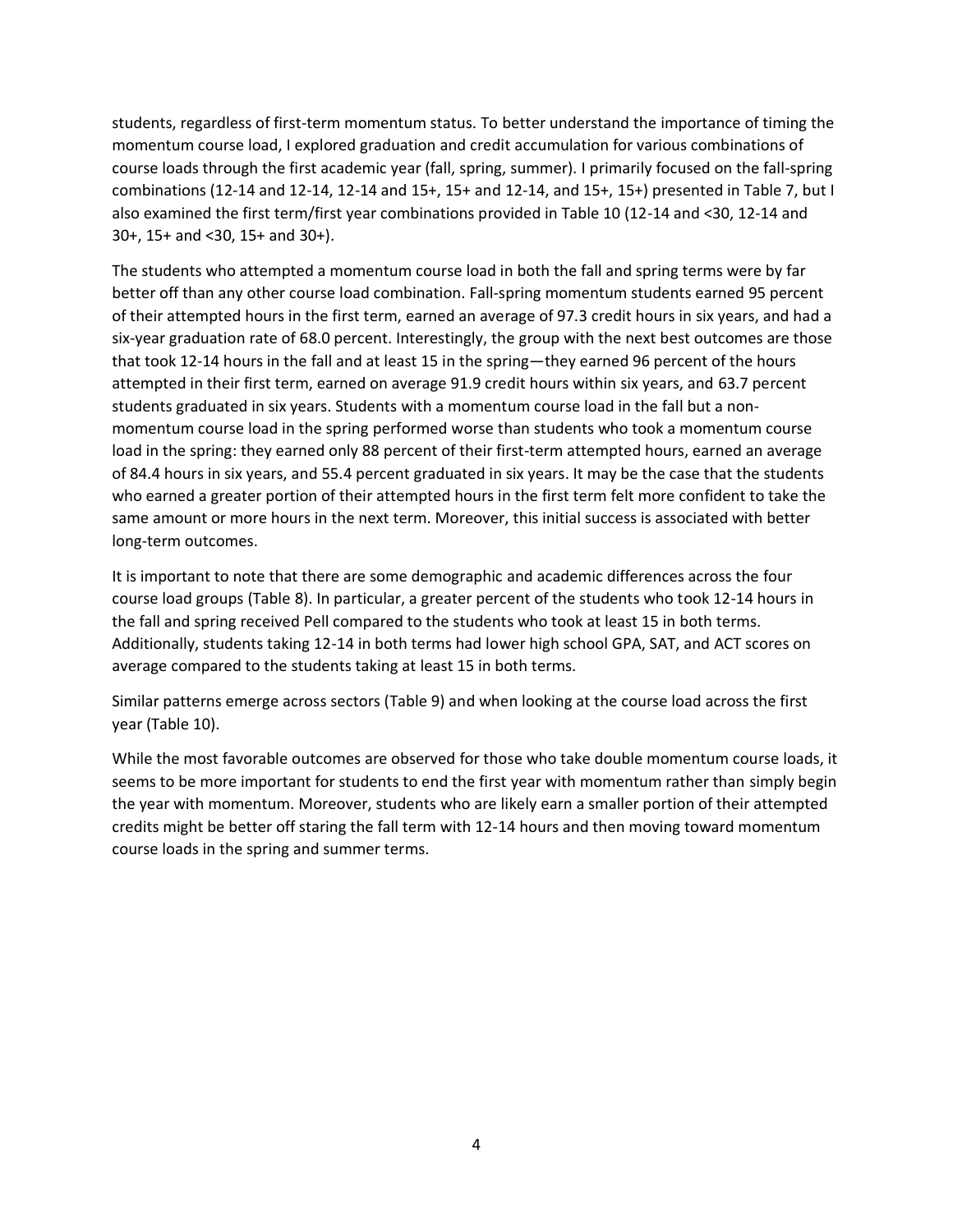| Table 3. That Term and That Tear Course Load by Sector |                           |      |                        |      |                              |      |                        |      |                                   |      |                        |      |
|--------------------------------------------------------|---------------------------|------|------------------------|------|------------------------------|------|------------------------|------|-----------------------------------|------|------------------------|------|
|                                                        | All institutions          |      |                        |      | <b>Research Universities</b> |      |                        |      | <b>Comprehensive Universities</b> |      |                        |      |
|                                                        | 12-14 hrs<br>$15+$ hrs    |      | 12-14 hrs              |      | $15+$ hrs                    |      | 12-14 hrs              |      | $15+$ hrs                         |      |                        |      |
|                                                        | (1 <sup>st</sup> term)    |      | (1 <sup>st</sup> term) |      | (1 <sup>st</sup> term)       |      | (1 <sup>st</sup> term) |      | (1 <sup>st</sup> term)            |      | (1 <sup>st</sup> term) |      |
|                                                        | #                         | %    | Ħ.                     | %    | #                            | %    | #                      | %    | #                                 | %    | #                      | %    |
| < 30 hrs (1st year)                                    | 51,969                    | 70%  | 15,157                 | 26%  | 18,864                       | 72%  | 5,658                  | 30%  | 13,075                            | 66%  | 4,884                  | 23%  |
| $30+$ hrs (1st year)                                   | 22,557                    | 30%  | 43,593                 | 74%  | 7,319                        | 28%  | 13,504                 | 70%  | 6,679                             | 34%  | 15,963                 | 77%  |
| N                                                      | 74,526                    | 100% | 58,750                 | 100% | 26,183                       | 100% | 19,162                 | 100% | 19,754                            | 100% | 20,847                 | 100% |
|                                                        | <b>State Universities</b> |      |                        |      | State colleges               |      |                        |      |                                   |      |                        |      |
|                                                        | 12-14 hrs                 |      | $15+$ hrs              |      | 12-14 hrs                    |      | $15+$ hrs              |      |                                   |      |                        |      |
|                                                        | (1 <sup>st</sup> term)    |      | (1 <sup>st</sup> term) |      | (1 <sup>st</sup> term)       |      | (1 <sup>st</sup> term) |      |                                   |      |                        |      |
|                                                        | #                         | %    | #                      | %    | #                            | %    | #                      | %    |                                   |      |                        |      |
| < 30 hrs (1st year)                                    | 11,436                    | 67%  | 3,192                  | 23%  | 8,594                        | 75%  | 1,423                  | 28%  |                                   |      |                        |      |
| $30+$ hrs (1st year)                                   | 5,717                     | 33%  | 10,486                 | 77%  | 2,842                        | 25%  | 3,640                  | 72%  |                                   |      |                        |      |
| N                                                      | 17,153                    | 100% | 13,678                 | 100% | 11,436                       | 100% | 5,063                  | 100% |                                   |      |                        |      |

**Table 3. First Term and First Year Course Load by Sector**

Note: Students who were not enrolled for the full first academic year (fall and spring or fall, spring, and summer) are excluded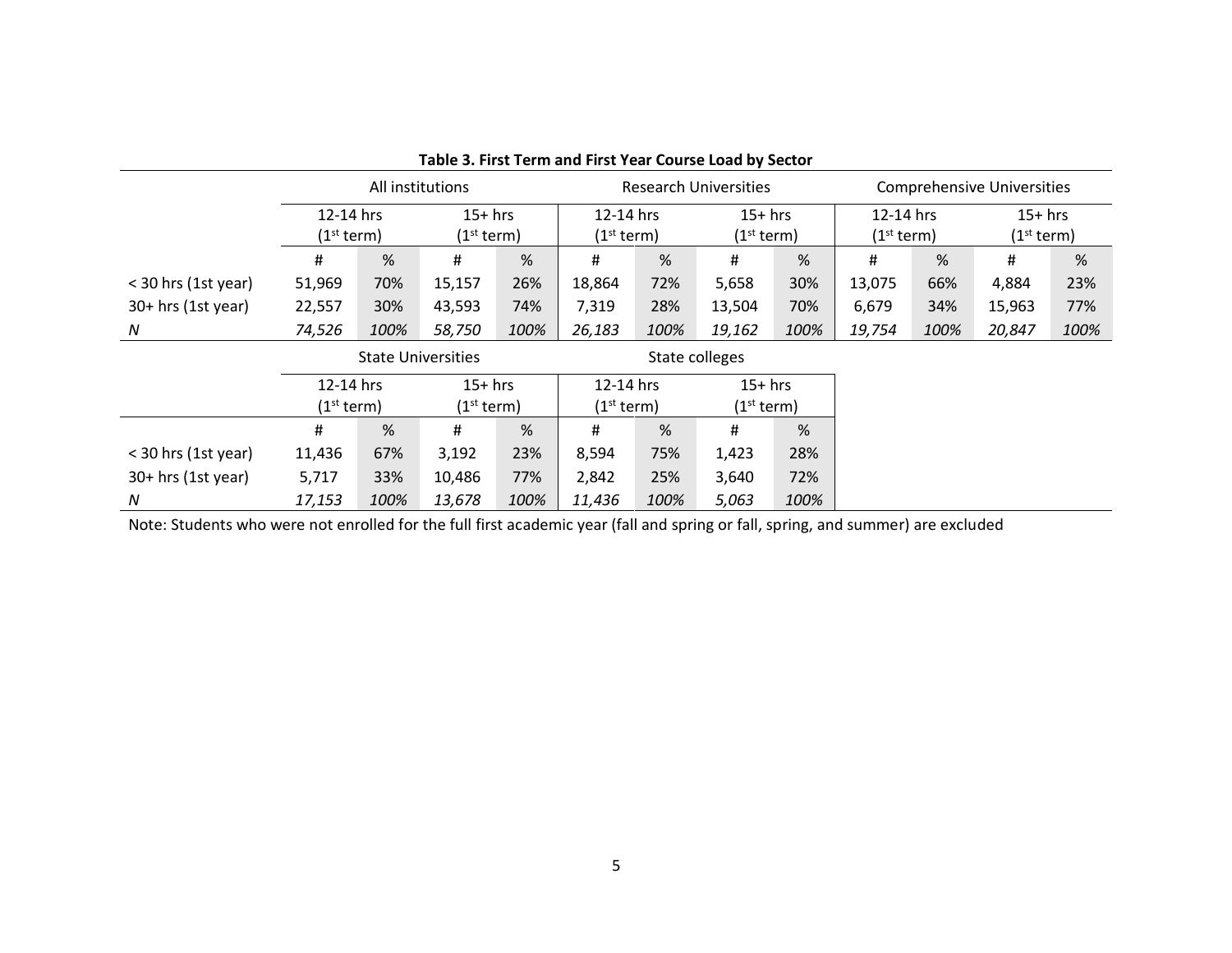|                         | All Institutions<br>Research |           | Comprehensive |           | <b>State Universities</b> |           | <b>State Colleges</b> |           |           |           |
|-------------------------|------------------------------|-----------|---------------|-----------|---------------------------|-----------|-----------------------|-----------|-----------|-----------|
|                         | 12-14 hrs                    | $15+$ hrs | 12-14 hrs     | $15+$ hrs | 12-14 hrs                 | $15+$ hrs | 12-14 hrs             | $15+$ hrs | 12-14 hrs | $15+$ hrs |
| Credit Hours            |                              |           |               |           |                           |           |                       |           |           |           |
| hours attempted term 1  | 12.9                         | 16.9      | 13.0          | 16.7      | 12.9                      | 16.7      | 12.9                  | 17.1      | 12.7      | 18.2      |
| hours earned term 1     | 11.4                         | 15.1      | 12.6          | 15.9      | 11.0                      | 14.6      | 10.9                  | 14.7      | 10.1      | 15.2      |
| hours attempted term 9  | 62.1                         | 72.6      | 73.2          | 82.0      | 62.7                      | 72.9      | 58.0                  | 68.3      | 44.7      | 50.8      |
| hours earned term 9     | 53.7                         | 63.3      | 66.7          | 73.5      | 52.8                      | 63.0      | 48.7                  | 58.4      | 35.6      | 42.4      |
| hours attempted term 18 | 85.4                         | 98.5      | 100.9         | 111.0     | 92.3                      | 102.9     | 79.1                  | 91.8      | 52.3      | 56.8      |
| hours earned term 18    | 74.3                         | 86.2      | 91.8          | 99.2      | 78.9                      | 89.6      | 67.2                  | 79.1      | 42.0      | 47.5      |
| N                       | 81,363                       | 62,398    | 27,374        | 19,821    | 21,214                    | 21,892    | 19,159                | 14,752    | 13,616    | 5,933     |

**Table 4a. Average Credit Hours Attempted and Earned by First Term Course Load and Sector**

**Table 4b. Average Credit Hours Attempted and Earned by First Year Course Load and Sector**

|                         | All Institutions |           | Research   |           | Comprehensive |           | <b>State Universities</b> |           | <b>State Colleges</b> |           |
|-------------------------|------------------|-----------|------------|-----------|---------------|-----------|---------------------------|-----------|-----------------------|-----------|
|                         | $<$ 30 hrs       | $30+$ hrs | $<$ 30 hrs | $30+$ hrs | $<$ 30 hrs    | $30+$ hrs | $<$ 30 hrs                | $30+$ hrs | $<$ 30 hrs            | $30+$ hrs |
| <b>Credit Hours</b>     |                  |           |            |           |               |           |                           |           |                       |           |
| hours attempted term 1  | 13.5             | 15.9      | 13.5       | 15.8      | 13.5          | 15.9      | 13.4                      | 15.9      | 13.2                  | 16.4      |
| hours earned term 1     | 11.8             | 14.9      | 13.1       | 15.5      | 11.3          | 14.7      | 11.2                      | 14.5      | 10.7                  | 15.0      |
| hours attempted term 9  | 61.4             | 79.2      | 71.7       | 87.9      | 60.1          | 79.1      | 56.0                      | 76.1      | 46.3                  | 59.7      |
| hours earned term 9     | 52.8             | 70.0      | 66.2       | 78.4      | 49.4          | 69.7      | 45.9                      | 66.7      | 36.3                  | 52.2      |
| hours attempted term 18 | 85.2             | 106.8     | 99.9       | 118.0     | 89.4          | 111.3     | 76.6                      | 102.2     | 54.3                  | 67.0      |
| hours earned term 18    | 74.0             | 94.4      | 91.9       | 104.9     | 75.1          | 98.3      | 63.9                      | 89.7      | 43.0                  | 58.4      |
| N                       | 67,126           | 66,150    | 24,522     | 20,823    | 17,959        | 22,642    | 14,628                    | 16,203    | 10,017                | 6,482     |

Notes: All students attempted at least 12 hours in their first term; Table 4b excludes students who were not enrolled for the full first academic year (fall and spring or fall, spring, and summer).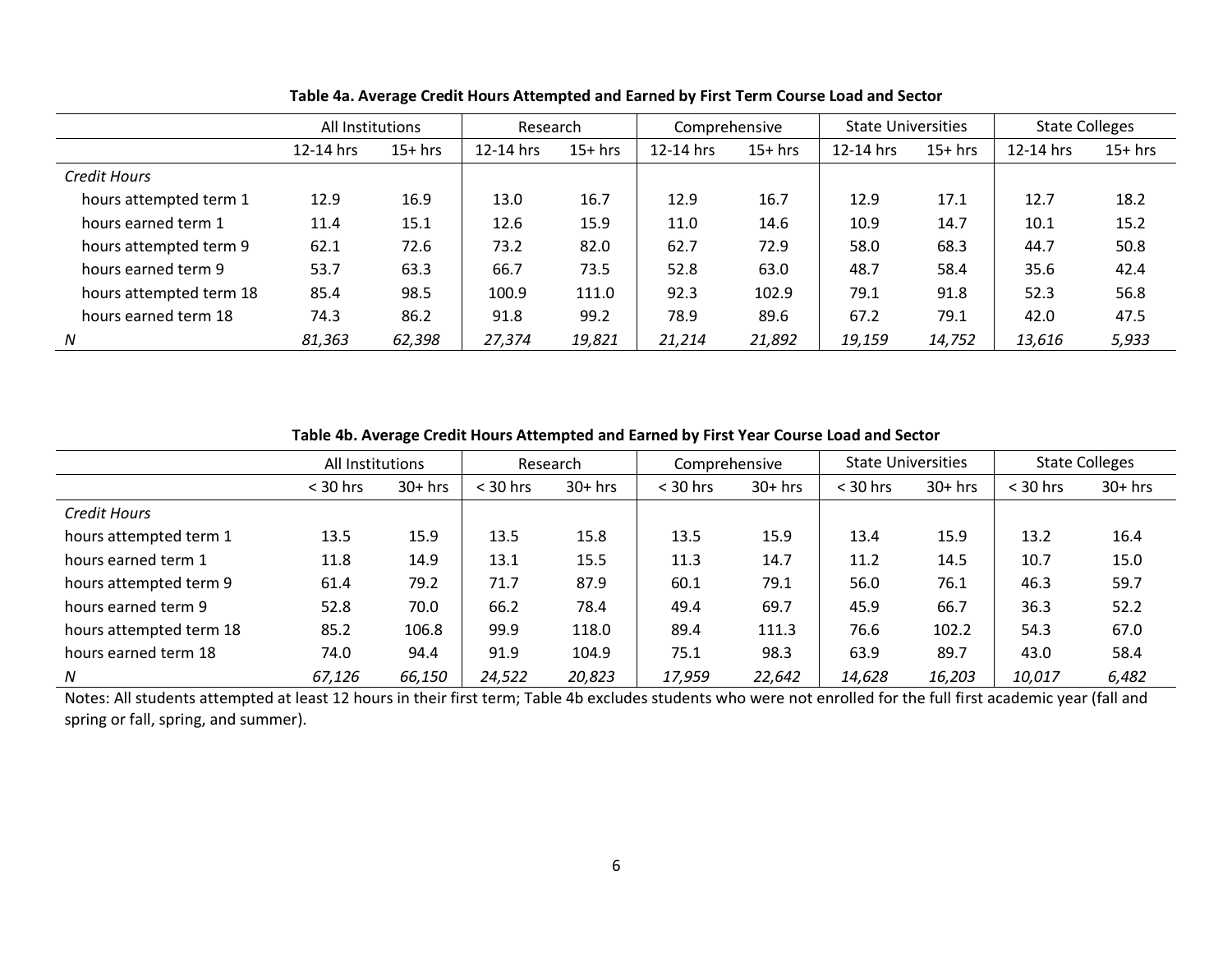|                                       | All Institutions | Research  | Comprehensive | <b>State Universities</b> | <b>State Colleges</b> |
|---------------------------------------|------------------|-----------|---------------|---------------------------|-----------------------|
| First-term Momentum                   |                  |           |               |                           |                       |
| $(15+$ hours in 1 <sup>st</sup> term) | 0.0615           | 0.0137    | 0.0889        | 0.0931                    | 0.0602                |
|                                       | (0.003)          | (0.004)   | (0.005)       | (0.006)                   | (0.008)               |
| N                                     | 114,090          | 40,190    | 34,017        | 26,702                    | 13,181                |
| First-year Momentum                   |                  |           |               |                           |                       |
| (30+ hours in 1st year)               | 0.120            | 0.0517    | 0.182         | 0.169                     | 0.135                 |
|                                       | (0.00263)        | (0.00402) | (0.00485)     | (0.00558)                 | (0.00805)             |
| N                                     | 106,922          | 38,967    | 32,085        | 24,451                    | 11,419                |

### **Table 5a. Logistic Regression Models Estimating the Impact of Momentum Course Load Likelihood of Earning Any Degree Within 6 Years (marginal effects presented)**

#### **Table 5b. OLS Regression Estimates for Impact of Momentum Course Load on Cumulative hours earned within 6 years**

|                           | All Institutions | Research | Comprehensive | <b>State Universities</b> | <b>State Colleges</b> |
|---------------------------|------------------|----------|---------------|---------------------------|-----------------------|
| First-term Momentum       |                  |          |               |                           |                       |
| $(15+ hours in 1st term)$ | 7.512            | 4.207    | 8.557         | 9.534                     | 3.498                 |
|                           | (0.250)          | (0.357)  | (0.498)       | (0.558)                   | (0.607)               |
| N                         | 112,891          | 39,627   | 33,617        | 26,480                    | 13,167                |
| First-year Momentum       |                  |          |               |                           |                       |
| (30+ hours in 1st year)   | 15.02            | 9.402    | 19.91         | 20.48                     | 11.69                 |
|                           | (0.243)          | (0.344)  | (0.490)       | (0.549)                   | (0.586)               |
| N                         | 105,728          | 38,405   | 31,687        | 24,230                    | 11,406                |

Notes: standard errors are in parentheses; the momentum term course load is attempting at least 15 credit hours in the first semester (this is relative only to students attempting 12 to 14 credit hours in the first semester); momentum year course load is attempting at least 30 credit hours in the first year (this is compared to students who took less than 30 hours in the first year, but at least 12 hours in the first term); data includes cohorts of first time freshmen in fall 2008, 2009, 2010, and 2011; controls include gender, race, financial aid in the first term (Pell and HOPE), HS GPA, SAT score, residency status, and cohort indicator variables; for Table 3b models, students with cumulative hours earned greater than the 99<sup>th</sup> percentile were excluded; for momentum year models, students who were only enrolled in the fall term of their first year were excluded; all marginal effects and coefficients are significant at p < 0.001.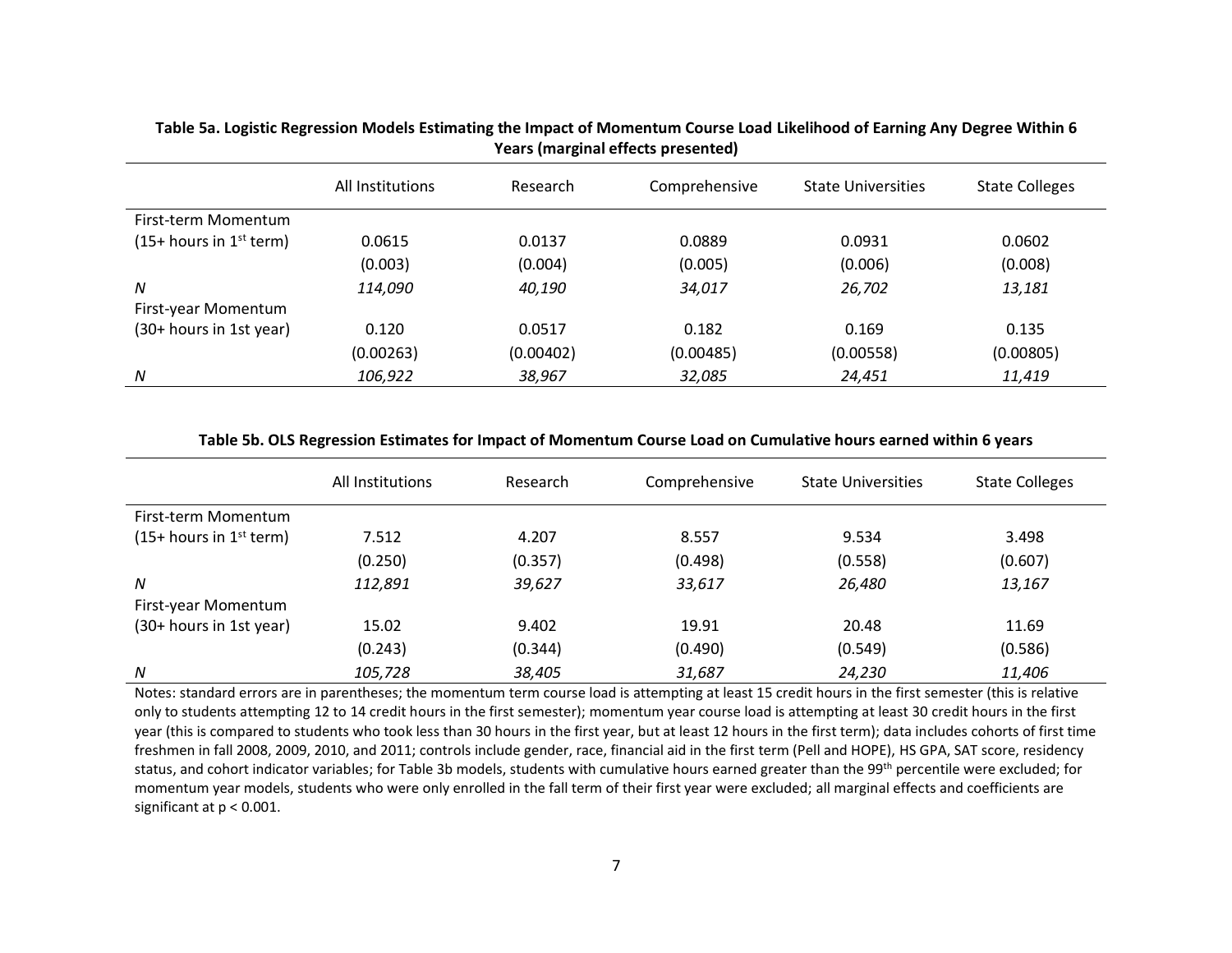|                                     | All<br>Institutions                    | Research | Comprehensive                                                       | State<br>Universities | State<br>Colleges |  |  |  |
|-------------------------------------|----------------------------------------|----------|---------------------------------------------------------------------|-----------------------|-------------------|--|--|--|
| Earning any degree within 6 years   |                                        |          |                                                                     |                       |                   |  |  |  |
|                                     |                                        |          | First-term Momentum: 15+ hours in 1 <sup>st</sup> term v. 12-14 hrs |                       |                   |  |  |  |
| Av. Treatment effect                | 0.061                                  | 0.015    | 0.087                                                               | 0.095                 | 0.063             |  |  |  |
|                                     | (0.003)                                | (0.004)  | (0.005)                                                             | (0.006)               | (0.009)           |  |  |  |
| Av. Treatment effect on the treated | 0.061                                  | 0.013    | 0.089                                                               | 0.093                 | 0.074             |  |  |  |
|                                     | (0.003)                                | (0.005)  | (0.006)                                                             | (0.006)               | (0.009)           |  |  |  |
|                                     |                                        |          | First-year Momentum: $30+$ hours in the 1st year v. < 30 hrs        |                       |                   |  |  |  |
| Av. Treatment effect                | 0.130                                  | 0.054    | 0.184                                                               | 0.175                 | 0.141             |  |  |  |
|                                     | (0.003)                                | (0.004)  | (0.006)                                                             | (0.006)               | (0.009)           |  |  |  |
| Av. Treatment effect on the treated | 0.134                                  | 0.060    | 0.182                                                               | 0.175                 | 0.140             |  |  |  |
|                                     | (0.003)                                | (0.005)  | (0.006)                                                             | (0.007)               | (0.010)           |  |  |  |
|                                     | Cumulative hours earned within 6 years |          |                                                                     |                       |                   |  |  |  |
|                                     |                                        |          | First-term Momentum: 15+ hours in 1 <sup>st</sup> term v. 12-14 hrs |                       |                   |  |  |  |
| Av. Treatment effect                | 7.1                                    | 4.5      | 8.7                                                                 | 9.8                   | 3.7               |  |  |  |
|                                     | (0.260)                                | (0.380)  | (0.519)                                                             | (0.588)               | (0.629)           |  |  |  |
| Av. Treatment effect on the treated | 7.2                                    | 4.6      | 8.7                                                                 | 9.8                   | 4.0               |  |  |  |
|                                     | (0.279)                                | (0.394)  | (0.539)                                                             | (0.628)               | (0.647)           |  |  |  |
|                                     |                                        |          | First-year Momentum: $30+$ hours in the 1st year v. < 30 hrs        |                       |                   |  |  |  |
| Av. Treatment effect                | 16.0                                   | 10.5     | 20.0                                                                | 21.0                  | 11.8              |  |  |  |
|                                     | (0.256)                                | (0.371)  | (0.517)                                                             | (0.581)               | (0.613)           |  |  |  |
| Av. Treatment effect on the treated | 16.4                                   | 14.0     | 19.7                                                                | 27.0                  | 11.1              |  |  |  |
|                                     | (0.280)                                | (0.424)  | (0.539)                                                             | (0.599)               | (0.653)           |  |  |  |

### **Table 6. Propensity Score Matching Estimates of Momentum Course Load Effects on Likelihood of Earning a Degree and Hours Earned within Six Years**

Notes: propensity scores were matched based on the nearest neighbor matching algorithm using teffects psmatch in stata; robust standard errors are in parentheses; the momentum term course load is attempting at least 15 credit hours in the first semester and the control group is students who attempted 12 to 14 hours in the first semester; the momentum year course load is attempting at least 30 credit hours in the first year and the control group is students who attempted less than 30 hours in the first year (these models are limited to those who took at least 12 credits in the first term); data includes cohorts of first time freshmen in fall 2008, 2009, 2010, and 2011; variables used to create PS matches include gender, race, financial aid in the first term (Pell and HOPE), HS GPA, SAT score, and residency status; for momentum year models, students who were only enrolled in the fall term of their first year were excluded; all treatment effects are significant at p < 0.001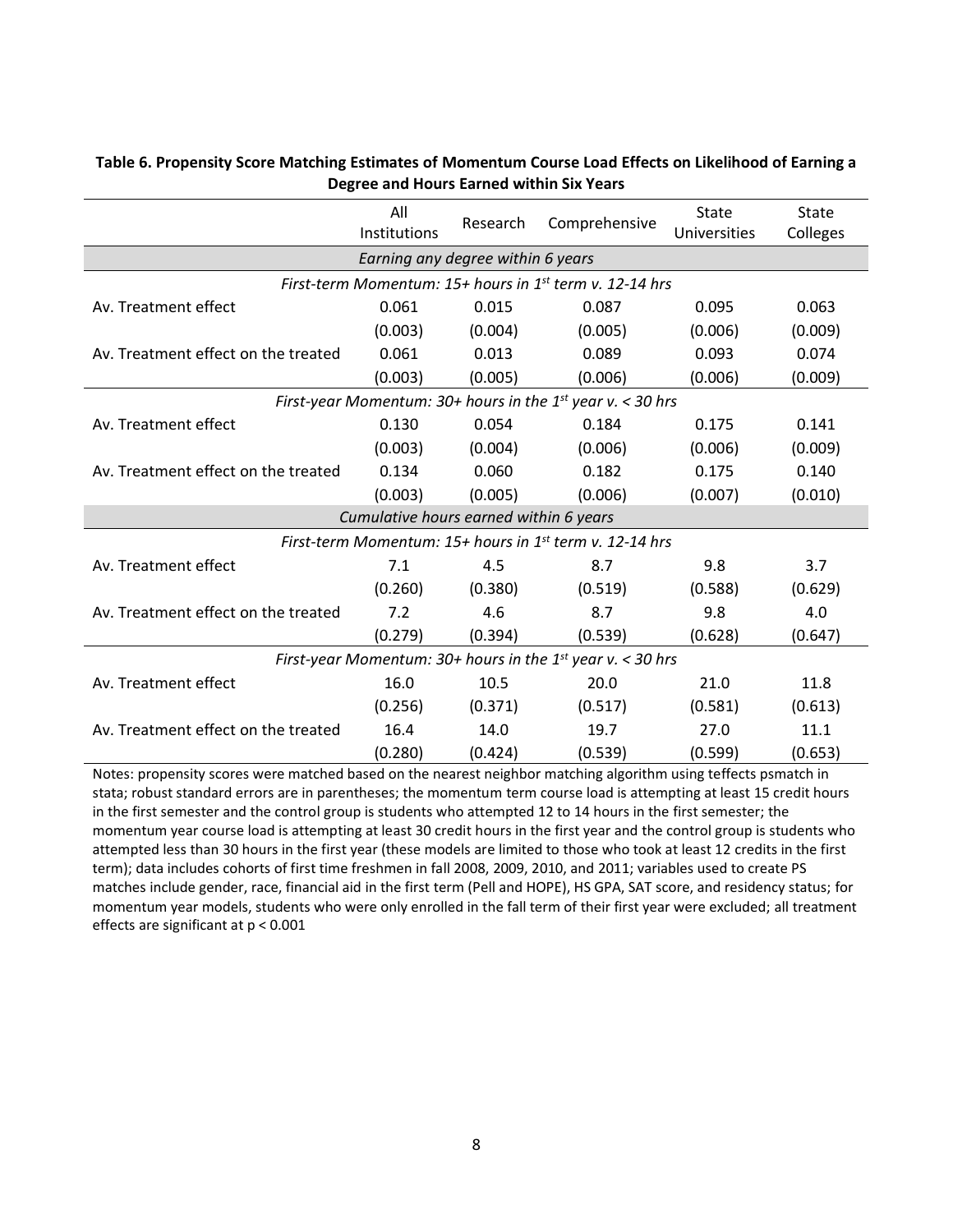|                                     |                                     | 12-14 hrs<br>(1 <sup>st</sup> spring) | $15+$ hrs<br>(1 <sup>st</sup> spring) |
|-------------------------------------|-------------------------------------|---------------------------------------|---------------------------------------|
| Av. Hours attempted in term 1       |                                     | 12.8                                  | 13.2                                  |
| Av. Hours earned in term 1          |                                     | 11.6                                  | 12.6                                  |
| % grad in 6 yrs                     | 12-14 hrs<br>(1 <sup>st</sup> fall) | 48.2%                                 | 63.7%                                 |
| Av. Hours earned in term 18 (6 yrs) |                                     | 75.9                                  | 91.9                                  |
| N                                   |                                     | 40,895                                | 23,584                                |
| Av. Hours attempted in term 1       |                                     | 17.1                                  | 16.5                                  |
| Av. Hours earned in term 1          |                                     | 15.1                                  | 15.6                                  |
| % grad in 6 yrs                     | $15+$ hrs<br>(1 <sup>st</sup> fall) | 55.4%                                 | 68.0%                                 |
| Av. Hours earned in term 18 (6 yrs) |                                     | 84.4                                  | 97.3                                  |
| $\overline{M}$                      |                                     | 22,973                                | 30,175                                |

**Table 7. Selected Outcomes by First and Second Term Course Load** 

Note: Students who took less than 12 in spring (n = 12,354) are excluded; only students enrolled for a full first academic year are included (fall and spring, or fall, spring, and summer)

|                           | $12 - 14$ in | 12-14 in fall, | $15+$ in fall,  | $15+$ in both |
|---------------------------|--------------|----------------|-----------------|---------------|
|                           | both terms   | 15+ in spring  | 12-14 in spring | terms         |
| Female                    | 55.0%        | 58.2%          | 51.7%           | 53.2%         |
| <b>Black</b>              | 21.0%        | 22.9%          | 24.8%           | 24.7%         |
| Hispanic                  | 5.5%         | 5.3%           | 5.1%            | 5.0%          |
| Asian                     | 4.8%         | 7.3%           | 5.4%            | 9.2%          |
| White                     | 62.8%        | 58.8%          | 59.1%           | 55.7%         |
| Other race                | 5.9%         | 5.7%           | 5.6%            | 5.4%          |
| Instate                   | 94.3%        | 91.4%          | 93.1%           | 88.5%         |
| Received Pell in 1st term | 39.4%        | 34.8%          | 36.9%           | 33.0%         |
| Received HOPE in 1st term | 58.5%        | 62.2%          | 59.6%           | 59.9%         |
| HS GPA                    | 3.22         | 3.31           | 3.26            | 3.32          |
| SAT math                  | 532          | 550            | 546             | 562           |
| <b>SAT</b> verbal         | 529          | 543            | 540             | 547           |
| ACT composite             | 22           | 23             | 23              | 23            |
| N                         | 40,895       | 23,584         | 22,973          | 30,175        |

**Table 8. Comparison of Means by First and Second Term Course Load**

Note: Students who took less than 12 in spring (n = 12,354) are excluded; only students enrolled for a full first academic year are included (fall and spring, or fall, spring, and summer)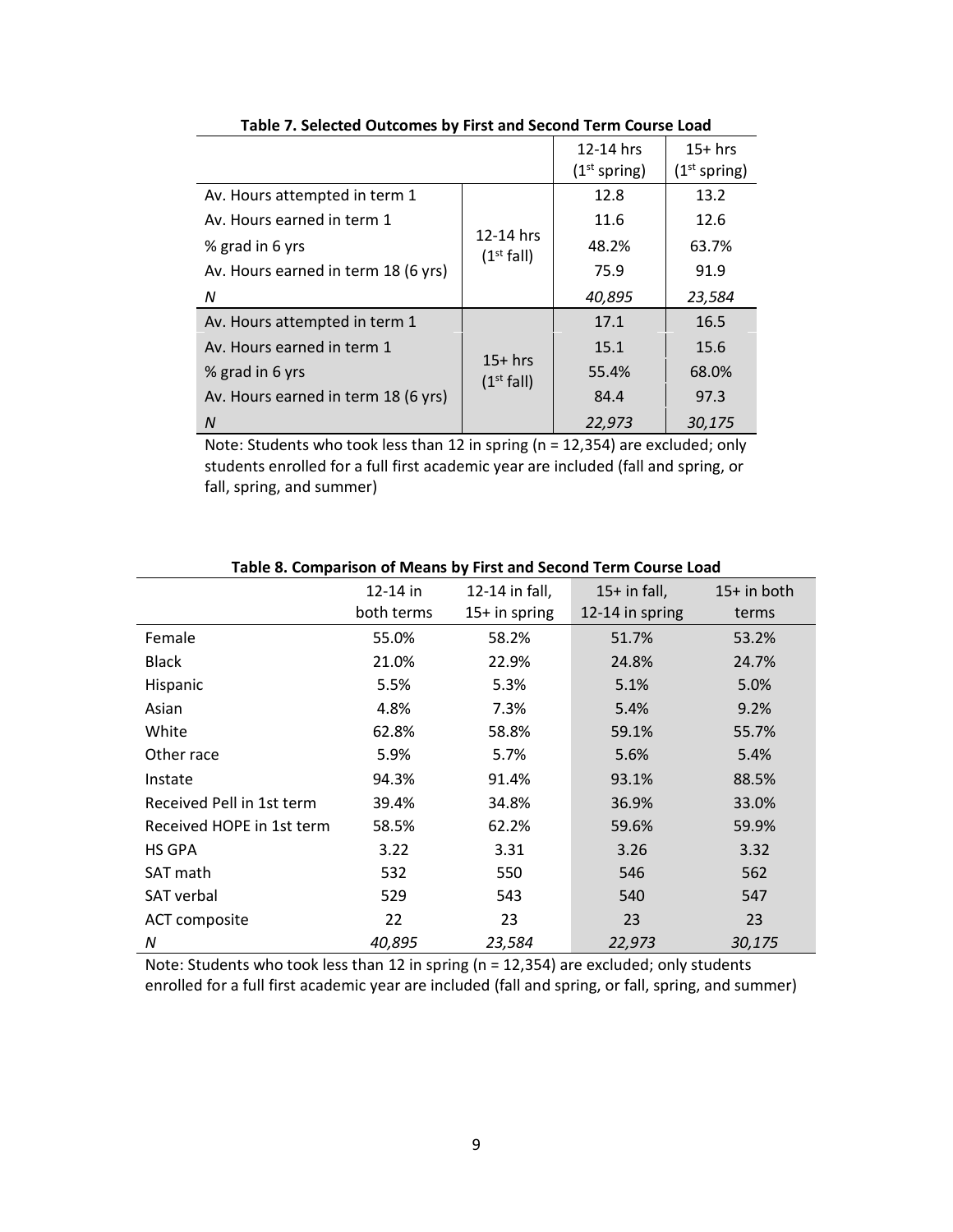| <b>Research Universities</b>        |            | 12-14 hrs<br>(1st spring) | $15+$ hrs<br>(1st spring) |
|-------------------------------------|------------|---------------------------|---------------------------|
| % grad in 6 yrs                     | 12-14 hrs  | 67.2%                     | 77.2%                     |
| Av. Hours earned in term 18 (6 yrs) | (1st fall) | 93.0                      | 103.8                     |
| % grad in 6 yrs                     | $15+$ hrs  | 70.9%                     | 76.5%                     |
| Av. Hours earned in term 18 (6 yrs) | (1stfall)  | 99.1                      | 106.9                     |

**Table 9. Graduation Rates and Credit Accumulation by First and Second Term Course Load and Sector**

| <b>Comprehensive Universities</b>   |            | 12-14 hrs<br>(1st spring) | $15+$ hrs<br>(1st spring) |  |
|-------------------------------------|------------|---------------------------|---------------------------|--|
| % grad in 6 yrs                     | 12-14 hrs  | 46.9%                     | 61.7%                     |  |
| Av. Hours earned in term 18 (6 yrs) | (1st fall) | 79.2                      | 92.7                      |  |
| % grad in 6 yrs                     | $15+$ hrs  | 52.0%                     | 69.9%                     |  |
| Av. Hours earned in term 18 (6 yrs) | (1stfall)  | 84.6                      | 100.3                     |  |

| <b>State Universities</b>           |            | 12-14 hrs<br>(1st spring) | $15+$ hrs<br>(1st spring) |
|-------------------------------------|------------|---------------------------|---------------------------|
| % grad in 6 yrs                     | 12-14 hrs  | 38.8%                     | 58.2%                     |
| Av. Hours earned in term 18 (6 yrs) | (1st fall) | 68.4                      | 87.8                      |
| % grad in 6 yrs                     | $15+$ hrs  | 46.9%                     | 61.9%                     |
| Av. Hours earned in term 18 (6 yrs) | (1stfall)  | 76.1                      | 91.9                      |

| <b>State Colleges</b>               |            | 12-14 hrs<br>(1st spring) | $15+$ hrs<br>(1st spring) |
|-------------------------------------|------------|---------------------------|---------------------------|
| % grad in 6 yrs                     | 12-14 hrs  | 26.7%                     | 36.0%                     |
| Av. Hours earned in term 18 (6 yrs) | (1st fall) | 48.8                      | 57.0                      |
| % grad in 6 yrs                     | $15+$ hrs  | 34.6%                     | 41.1%                     |
| Av. Hours earned in term 18 (6 yrs) | (1stfall)  | 52.6                      | 57.0                      |

Note: Students who took less than 12 in spring (n = 12,354) are excluded; only students enrolled for a full first academic year are included (fall and spring, or fall, spring, and summer)